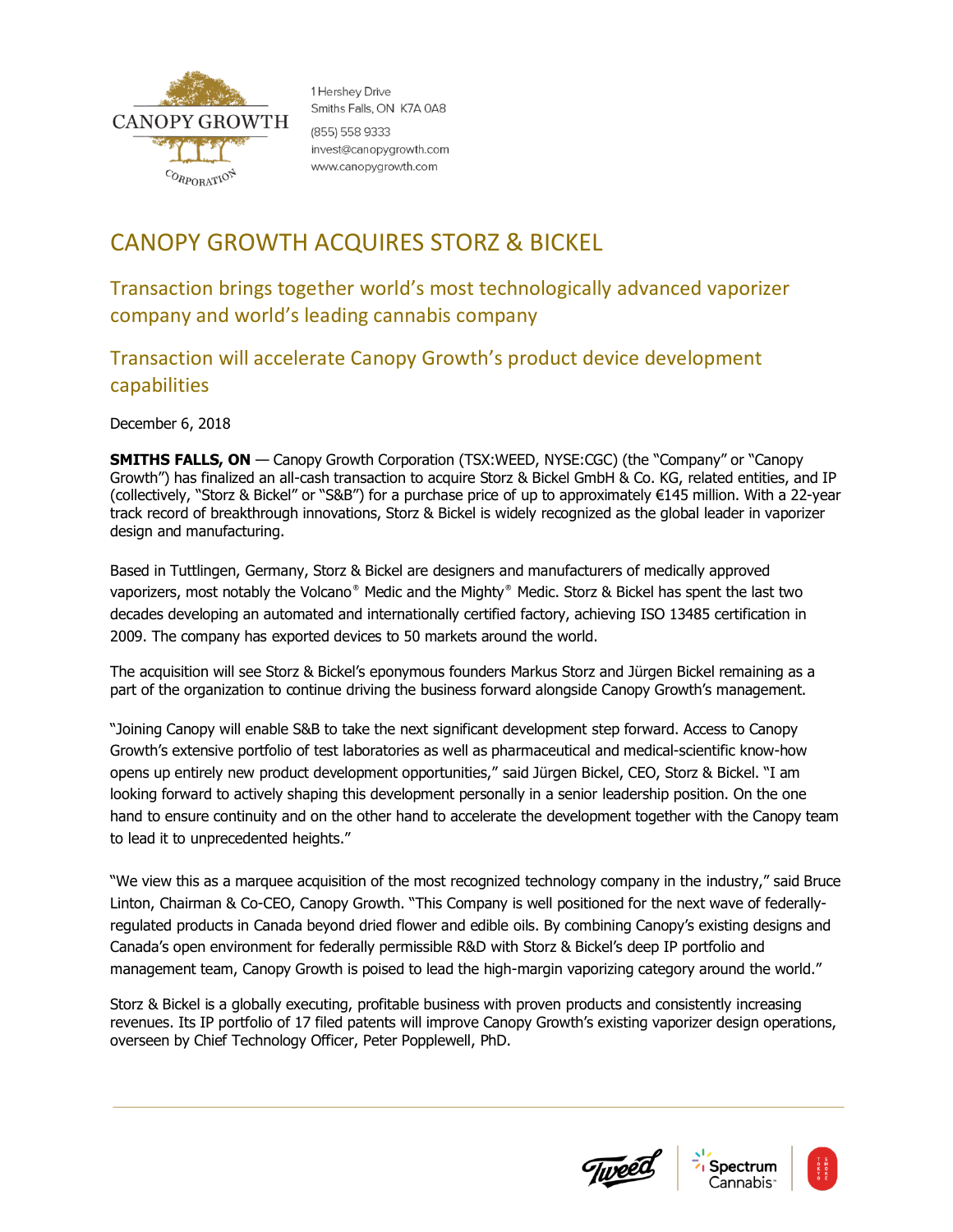Drawing on talent from Ottawa's world-renowned tech ecosystem, Canopy Growth has a team of hardware and software engineers developing a line of advanced vaporizing devices.

Peter Popplewell commented, "S&B quite literally invented the vaporizer market. They make the best performing, highest quality, and most respected products in the segment. Leveraging their IP into the techheavy vaporizer designs we have in progress will allow us to bring products to market that will set a new bar in terms of quality, functionality, and consumer safety."

An ISO 13485 certification means that the Storz & Bickel facility has been scrutinized by external auditors and found to be compliant with all requirements needed to produce medical devices. It is a prestigious and onerous standards designation that will give Canopy Growth a multi-year lead in the medically approved vaporizer market. The German facility has the capacity to satisfy growing product demand and based on Canopy Growth's existing international footprint and access to Storz & Bickel's production expertise, the Company is now wellpositioned to lead the vaporizer segment moving forward.

In addition to strengthening Canopy Growth's path to market with advanced vaporizing technology, bringing Storz & Bickel under the canopy strengthens the Company's German operations. With European headquarters in Frankfurt, Canopy Growth also operates a GMP-certified import and export facility in St. Leon-Rot where medical cannabis is imported from Canada, packaged, labeled, and distributed to approximately 2,000 pharmacies in Germany and other European markets.

Canopy Growth's substantial cash reserve is amongst its greatest strategic advantages. Management will continue to add to the largest and most sophisticated international production platform with strategic acquisitions that improve its IP portfolio and give Canopy Growth subsidiaries access to new markets by further strengthening supply capabilities.

During the acquisition process Greenhill & Co. Canada Ltd. acted as financial advisor to Canopy Growth and provided a fairness opinion to the Canopy Growth Board of Directors.

Here's to Future Growth.

Contact: Caitlin O'Hara Media Relations [Caitlin.Ohara@canopygrowth.com](mailto:Caitlin.Ohara@canopygrowth.com) 613-291-3239

Investor Relations Tyler Burns [Tyler.Burns@canopygrowth.com](mailto:Tyler.Burns@canopygrowth.com) 855-558-9333 ext. 122

Director: Bruce Linton [tmx@canopygrowth.com](mailto:tmx@canopygrowth.com)